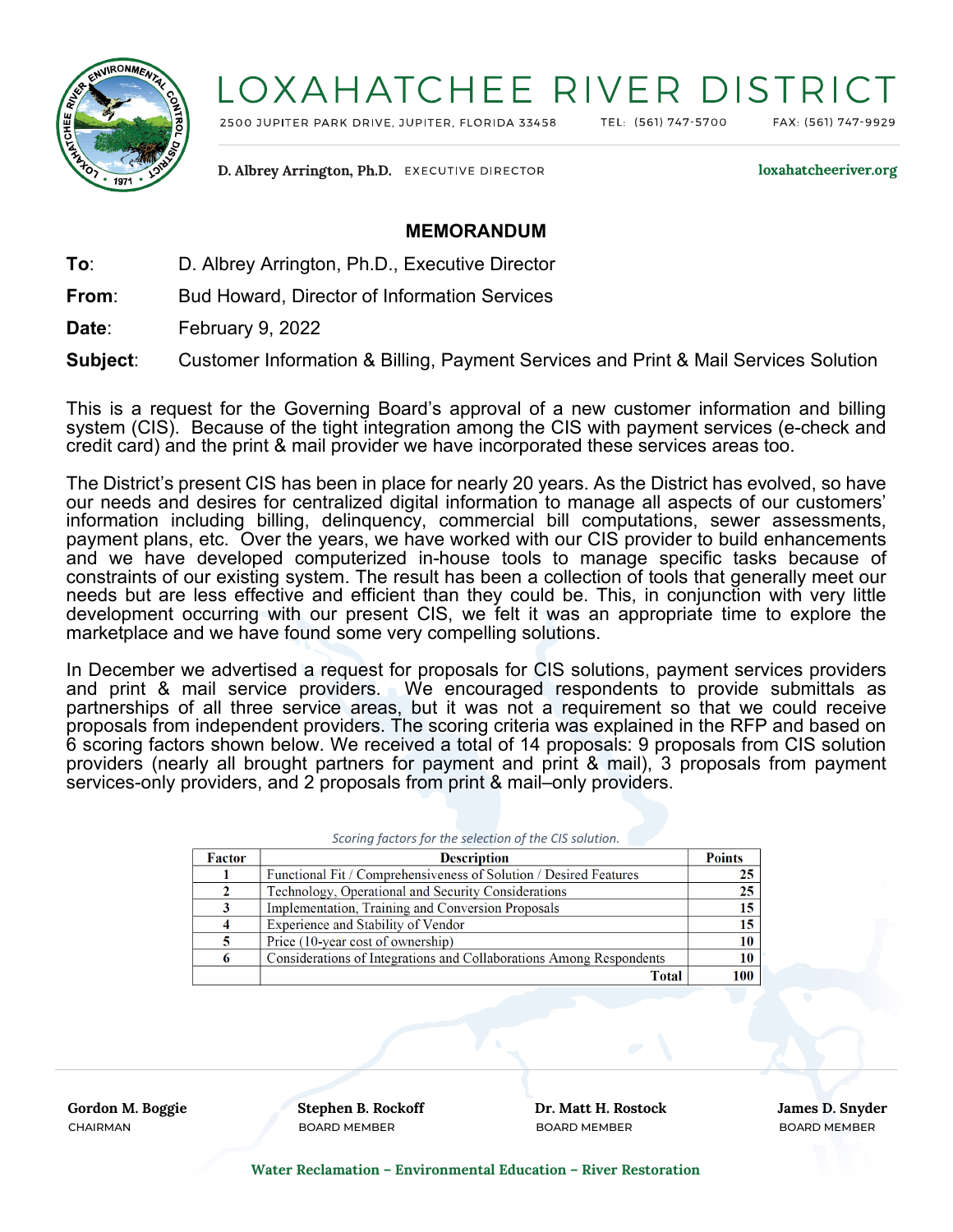The selection committee reviewed all of the proposals. Based on a preliminary assessment of the scoring factors, the selection committee shortlisted two firms (Edmunds GovTech and Util360) as the highest ranked vendors. We then conducted web demonstration/meetings with both leading vendors. Following the demonstration, and additional review and analysis, neither firm was a clear leader, and we scheduled a  $2<sup>nd</sup>$  demonstration/meeting to get more details on their proposed solutions. At this point the selection committee began researching both of the highest ranked vendors and independently verifying their references and customers. During the more thorough assessment of scoring factors for Util360, the selection committee became aware of a lack of independently verifiable information regarding the company and their experience providing the solutions we are seeking to other, similar government water/wastewater utilities (scoring factor 4). The selection committee then cancelled Util360's  $2<sup>nd</sup>$  presentation because they were no longer a contender for the top selection.

After a thorough assessment, the selection committee ranked Edmunds GovTech as the best value for the District. Edmunds GovTech specializes in technology solutions to local governments. They have been in business since 1971 and serve over 1,900 small and mid-sized municipalities, counties and government agencies. They provide a feature-rich solution that will meet all of our service needs and desires, and their software system is under continuous development and improvement based on feedback from their customers. All five of Edmunds GovTech's references were independently verified and each reported high levels of satisfaction with the Edmunds CIS solution. The total cost for their software solution, computed as a 10-year cost of ownership, was the lowest of the 9 firms considered. In fact, our annual software costs will be 15% (\$4,073) less than our present annual costs.

Edmunds also brings partners, with established integrations, to provide appealing pricing for the payment services transaction fees and print & mail services, relative to our present provider and the independent providers that responded to the RFP. Projected annual transaction costs through Edmunds GovTech's payment services provider, FIS Global (a global leader in financial services), are estimated to be approximately 8% (\$9,000) less than our present annual costs. The charges for the print and mail services through Edmunds GovTech's integration partner, Professional Mail Services, Inc. are similar to our present costs.

The proposal submitted by Edmunds GovTech was the highest ranked proposal (see table below). The solution proposed by Edmunds GovTech provides all of the services, features, functionality and continuous improvement we are seeking. Their references, reputation and extensive experience are all verified and excellent, and the pricing of the solution is appealing. Thus, the Edmunds solution is deemed the best value for the District.

Therefore, staff recommend the following motion:

"THAT THE DISTRICT GOVERNING BOARD authorize the Executive Director to execute the attached sales agreement as a continuing contract with Edmunds GovTech in accordance with their submittal to RFP-22-004-00114 and authorize a purchase order to Edmunds GovTech in the amount of \$66,337.00.